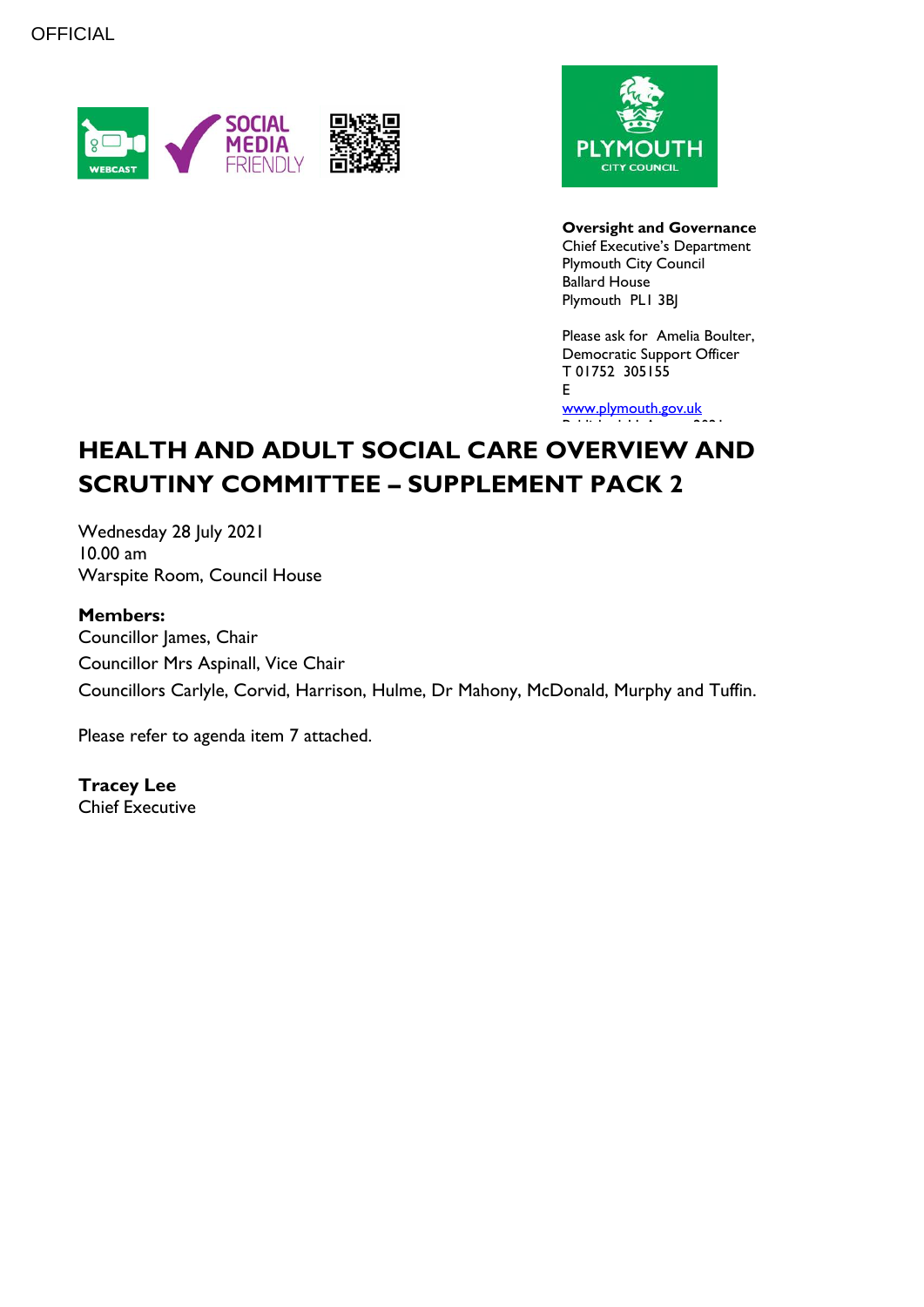## **Health and Adult Social Care Overview and Scrutiny Committee**

**7. Finance Monitoring Report Month 2 (Pages 1 - 2)**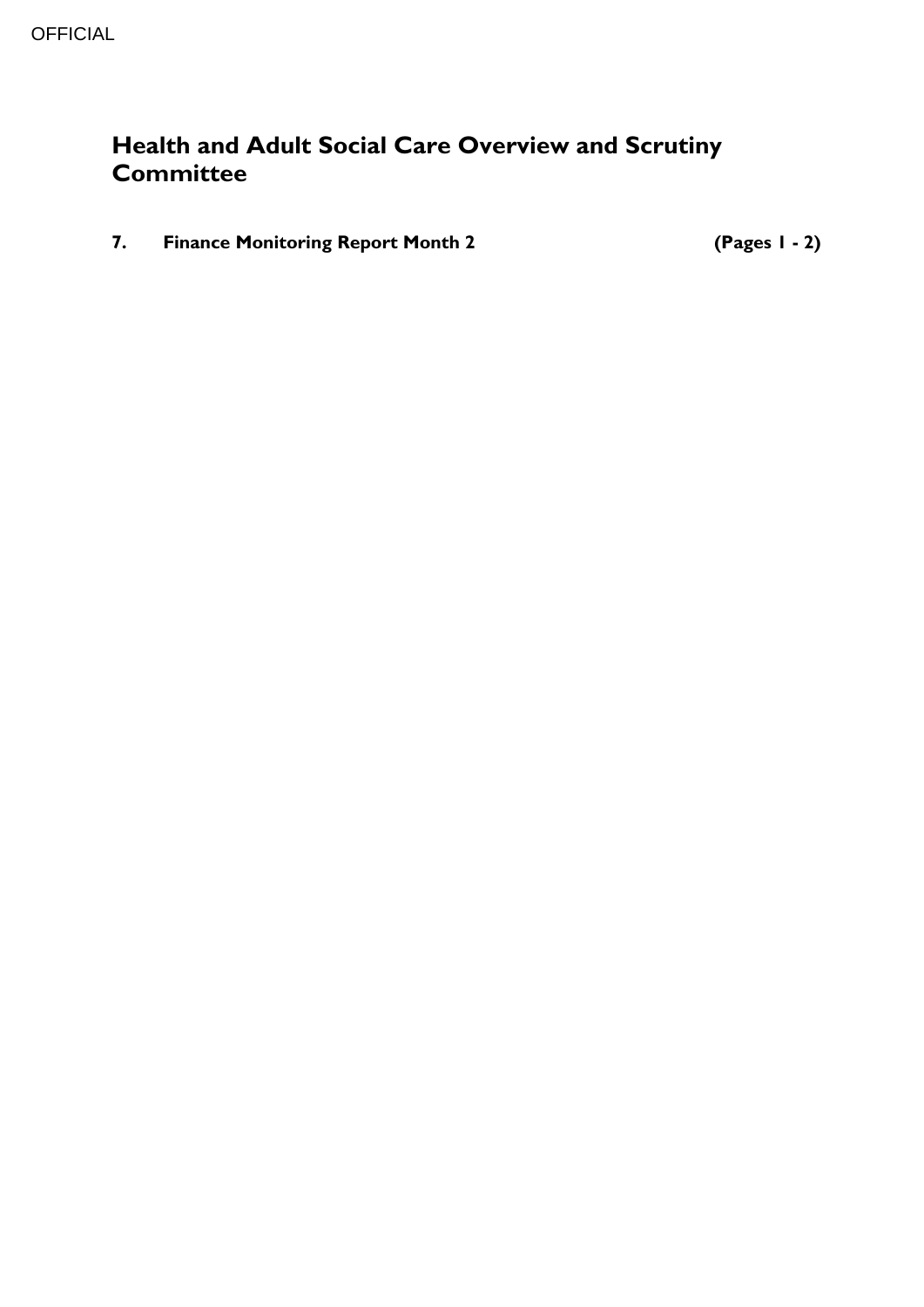## **Month 2 Adult Social Care**

The Strategic Commissioning service is forecasting to come in over budget by £0.103m at month 2 for "Business as Usual". As the lockdown is starting to ease, we are now seeing an increase in client numbers, especially in the bed based care and supported living placements, which could potentially lead to a further in year pressure that cannot yet be quantified. We are working closely with LWSW to ensure that this increased demand is appropriately assessed and aligned to the correct funding stream. Intensive work is also underway on all incoming transition cases to minimize the impact on Supported Living cost pressures in year.

Strategic Commissioning have been tasked with achieving savings of £1.375m in this financial year which will be achieved through a variety of different projects, including care package reviews savings on commissioned contracts which will be ongoing savings. There are also nearly  $\pounds1.5$ m of one off savings that have been brought into 2021/22 from the previous year and it is thought that the majority of those will be achieved through one off savings which will again create increased pressure going into 2022/23. The development of the next phase of transformation is underway to support the delivery of sustainable savings during 21/22 and thus reduce the reliance on one off savings in future years.

The figures below show the care package budgets, as well as the forecast of spend to year end. It shows that the care packages for Residential and Nursing for both long and short stays, are forecasting to be significantly over budget for expenditure by approx.  $E$ Im with some additional offsetting income of approx. (£0.3m). As a consequence of the increase in some of the care packages, there is also additional joint funding from CCG as more clients with health needs come into the system.

|                                           | <b>Budget</b>  | <b>BAU Forecast</b> | <b>Variation to</b><br><b>Budget</b> |
|-------------------------------------------|----------------|---------------------|--------------------------------------|
| Individual care packages                  | £              | £                   | £                                    |
| Day Care                                  | 1,394,151      | 1,291,702           | (102, 449)                           |
| Dom Care                                  | 13,028,628     | 12,524,093          | (504, 535)                           |
| <b>Extra Care Housing</b>                 | 3,412,513      | 3,280,748           | (131, 765)                           |
| <b>Direct Payments</b>                    | 8,248,294      | 8,512,381           | 264,087                              |
| <b>Supported Living</b>                   | 19,614,388     | 140, 150, 20, 20    | 836,653                              |
| Residential and Nursing - Short Stays     | 2,172,062      | 2,408,130           | 236,068                              |
| Residential and Nursing - Long Stays      | 40,630,431     | 41,404,092          | 773,661                              |
| <b>Sub Total Individual Care Packages</b> | 88,500,467     | 89,872,187          | 1,371,720                            |
| <b>Care Package Related Income</b>        |                |                     |                                      |
| Joint Packages                            | (2,907,158)    | (3,776,738)         | (869, 580)                           |
| Fairer Charging Income (incl. DP's)       | (3,795,988)    | (3,553,074)         | 242,914                              |
| <b>CRAG</b> Income Long Stay              | (12, 189, 129) | (12, 379, 880)      | (190, 751)                           |
| <b>CRAG</b> Income Short Stay             | (564, 736)     | (670, 618)          | (105, 882)                           |
| <b>Income Total</b>                       | (19, 457, 011) | (20, 380, 310)      | (923, 299)                           |
| <b>Net Care Package Budgets Spend</b>     | 69,043,456     | 69,491,877          | 448,421                              |

#### **Month 2 Care Package Spend**

The table below shows the delivery plans that Adult Social Care needs to achieve in 2021/22, and how they are planned to be achieved.